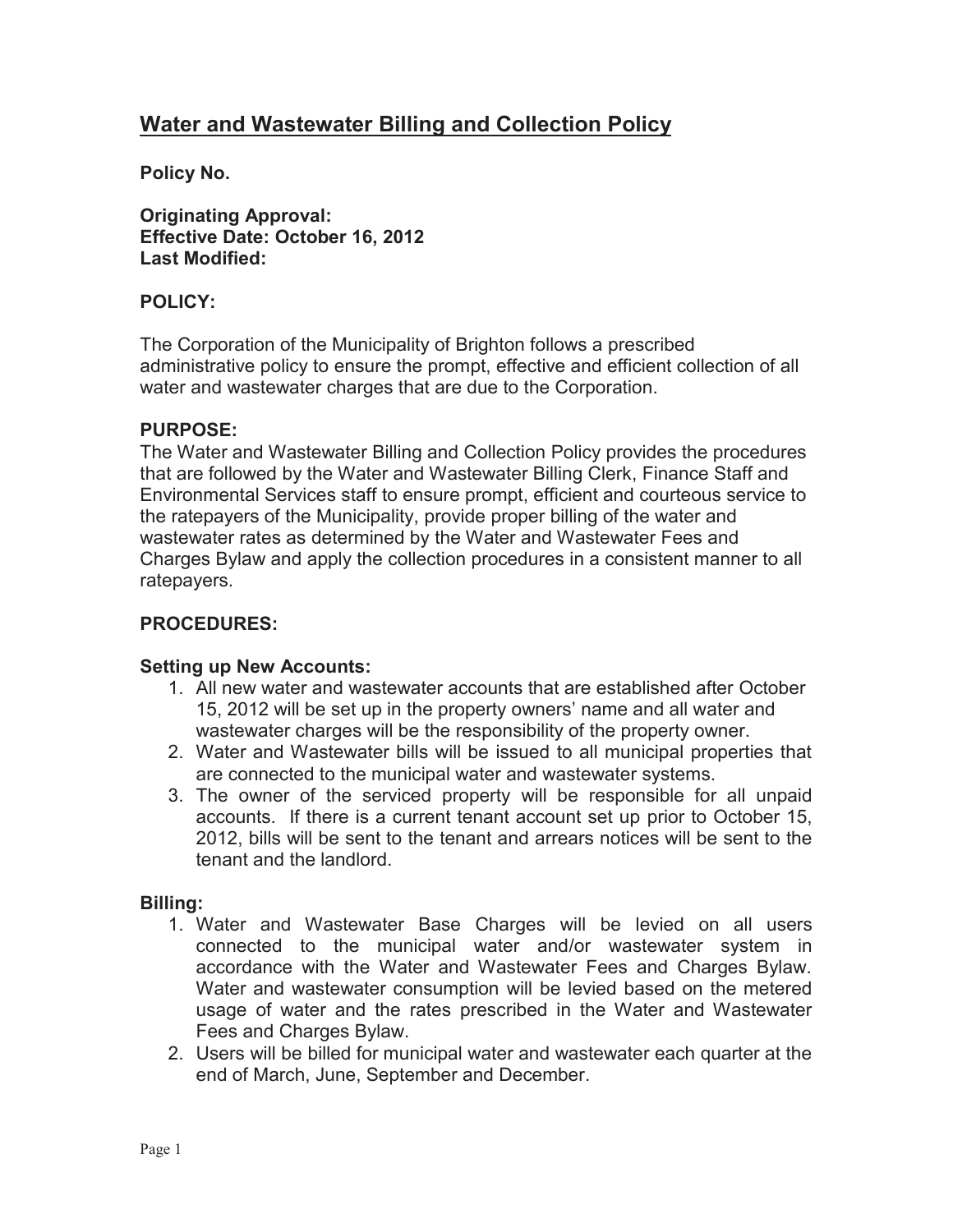- 3. Bills will be mailed by the  $7<sup>th</sup>$  day of the month following the end of the quarter.
- 4. Any billing sent by ordinary mail is considered delivered to and received by the addressee within three business days unless an error in the mailing address is proven. Failure to notify the Water and Wastewater Billing Clerk of an address change in writing will not be considered an error.
- 5. The due date is the last working day of the month following the end of the quarter (eg, The bill for the end of March will be due on the last working day in April).

# **Final Bills:**

- 1. When a property owner sells their property, a final bill will be issued and a new account will be set up for the new property owner.
- 2. Tax Certificates will be issued with a fee, paid in accordance with the Fees and Charges Bylaw, upon request by a legal firm when a property is sold. Water arrears will be provided on these Tax Certificates with the exception of the Final Bill.
- 3. All final bills will be sent to the address provided by the seller's lawyer.
- 4. When a final water and wastewater account is not paid by the due date, the arrears and applicable fees and charges will be added to the property roll and collected in the same manner as taxes, pursuant to section 398(2) of the Municipal Act, 2001, as revised.
- 5. All inactive water and wastewater accounts in default on the Municipality's books as of October 15, 2012 will be subject to additional collection processes including being sent to a third party collection agency, as selected by the municipality.
- 6. When a final bill is deemed to be uncollectable, the account will be placed with a third party collection agency, as selected by the municipality.

# **Payment:**

- 1. Payment may be made by cash, cheque, debit card, money order, bank draft, internet banking, telephone banking, preauthorized payment and at the bank with the micro-encoded portion of the bill. Post-dated cheques will be accepted.
- 2. NSF payments are subject to the service charge in effect at the time of default, as provided for in the Fees and Charges By-law, and will be applied to the water and wastewater account if a payment is returned from the bank.
- 3. If two payments are returned from the bank on any water and wastewater account in a 12 month period, the account holder will be informed in writing that all further payments must be paid in the form of a certified cheque, cash or by electronic banking.

### **Penalties and Late Payment Charges:**

 1. Penalty will be applied at a rate prescribed in the Water and Wastewater Fees and Charges Policy on the first day of each month to all arrears.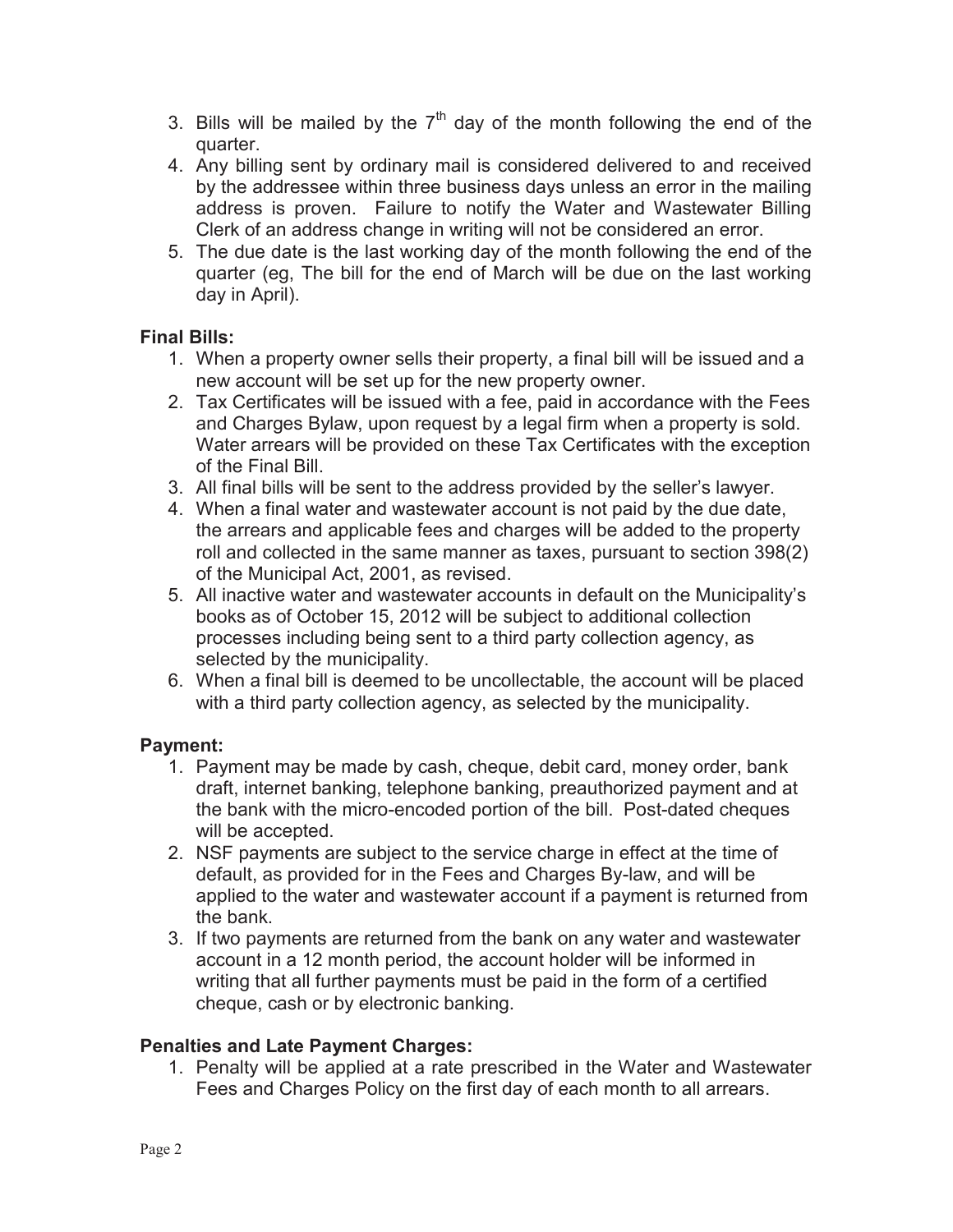### **Reminder Notice:**

- 1. Reminder Notices will be sent to all outstanding water and wastewater customers within 7 days of the due date.
- 2. In the circumstance where the water and wastewater customer is a tenant, a copy of the Reminder Notice will also be sent to the property owner(s) within 7 days of the due date.

### **Payment Arrangements:**

- 1. When a water and wastewater customer has arrears, he/she may contact the Water and Wastewater Billing Clerk to discuss payment arrangements. All arrears must be cleared before the next billing date.
- 2. Any payment arrangements must be approved by The Director of Finance and Administrative Services.
- 3. When a customer defaults on their payment arrangement, a letter will be sent by the Director of Finance and Administrative Services to notify them of the next steps, including disconnection notice, reconnection charges and penalties.
- 4. If the water and wastewater customer is the property owner, they will also be notified that the arrears will be transferred to the property roll and will be collected in the same manner as taxes, pursuant to section 398(2) of the Municipal Act, 2001, as revised.
- 5. If the water and wastewater customer is a tenant, a letter will also be sent to the property owner(s) notifying them of the default in the payment arrangement, the next steps in the collection process including disconnection notice, reconnection charges, penalties and a reminder that water and wastewater arrears will be added to the tax roll to be collected in the same manner as taxes, pursuant to the Municipal Act, 2001, as revised.

### **Disconnection Notice:**

- 1. Where an account remains unpaid after ten (10) days from the date of the Reminder Notice, a Disconnection Notice/Door Hanger will be hand delivered to the water and wastewater customer. In the circumstance where the water and wastewater customer is a tenant, a letter will be sent to the property owner(s).
- 2. Where an account remains unpaid after three (3) days from the date the will take place. Section 81 of the Municipal Act, 2001 provides that a Municipality may shut off the supply of a public utility by the municipality to land if fees or charges payable by the owners or occupant of the land for the supply of the public utility to the land are overdue. The Municipality shall provide reasonable notice of the proposed shut-off to the owners and occupants of the land by personal service, prepaid mail or by posting a notice on the land in a conspicuous place. Disconnection Notice/Door Hanger is delivered, automatic disconnection